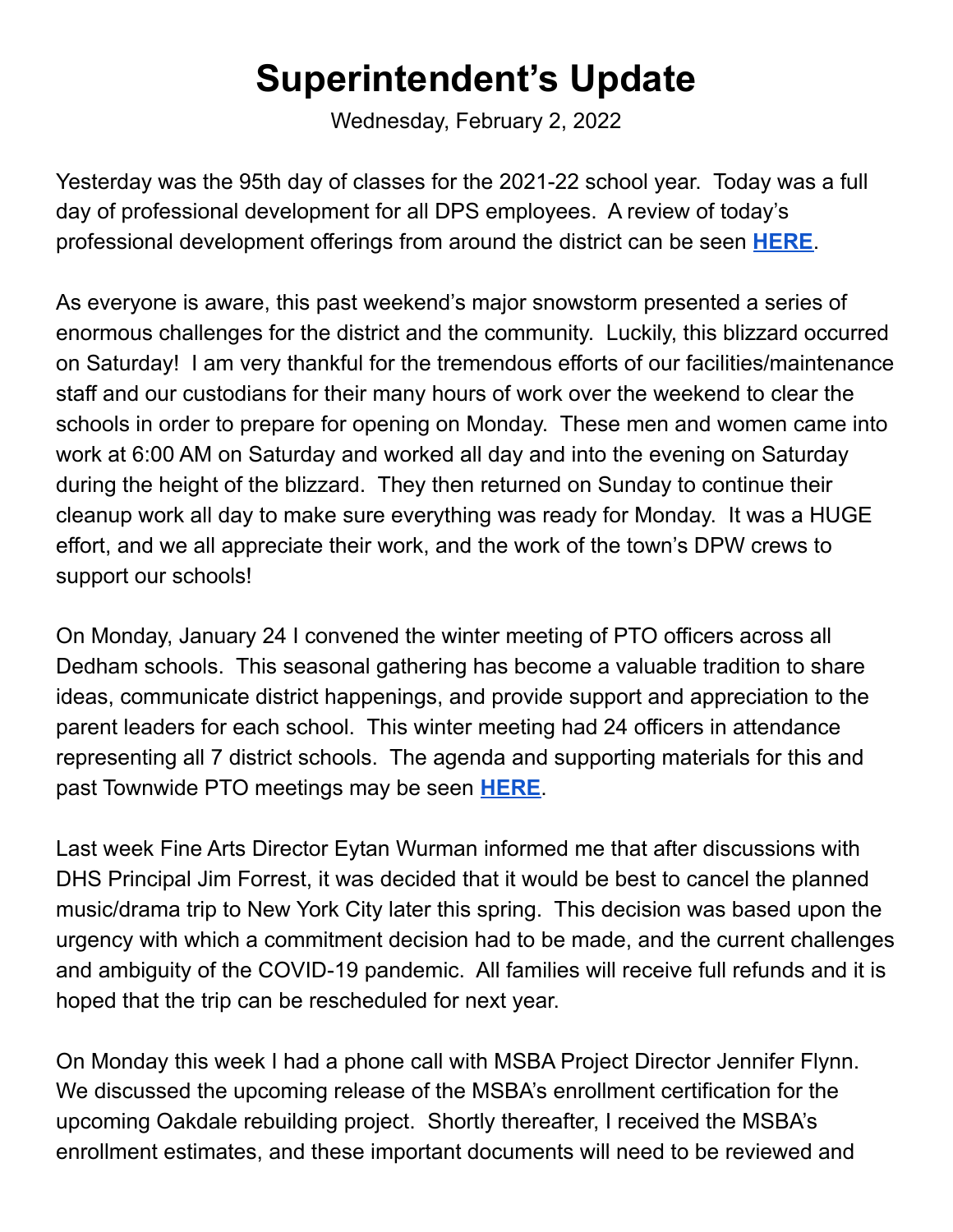signed off on by the Town Manager, School Committee and me in order to ensure the district's application is on track to be reviewed by the MSBA at their next board meeting scheduled for March 28, 2022. At that meeting I expect Dedham's project will be voted into the feasibility stage of the process.

On Wednesday, January 26 I presented the annual "**State of the [Schools](https://docs.google.com/presentation/d/1HuljJZdcgvyjqZeU6pFjxoFR5Gh7LfDXijetZMY4z9s/edit?usp=sharing)**" message to the community. I am very grateful for this opportunity and appreciate the Committee's willingness to support this concept over the past eight years. This gives the community a sense of the district's efforts of the past year, and a vision for where the next 12 months of work will take us.

Over the weekend our District HR Administrator Kathy O'Leary announced that she would be leaving the Dedham Public Schools to accept a position as Director of Human Resources for the City of Framingham. This is a great opportunity for Kathy and we are all very happy for her, but it is a huge loss for our district. Kathy's patience, kindness, knowledge and vision for serving our DPS family will be sorely missed. We all wish her the best in this next career challenge! Her last day in the district will be Friday, February 11, 2022.

Over the past two weeks DMS Principal Karen Hillman, DEIJ Officer Dr. Oneida Fox Roye, and HR Administrator Kathy O'Leary have continued our ongoing participation in meetings with the **MA Department of Education's Teacher Diversity [Professional](https://www.doe.mass.edu/csi/diverse-workforce/community.html) Learning [Community](https://www.doe.mass.edu/csi/diverse-workforce/community.html)**. Our district team has been meeting monthly with this group over the course of the year as a part of this DESE cohort that shares ideas and investments in how to diversify the teacher workforce in Massachusetts and in Dedham. This effort is in addition to the work Dr. Fox Roye and I have been engaged in with **DESE's [Influence](https://www.doe.mass.edu/csi/diverse-workforce/influence100.html) 100 Program**. This work has similar goals to the Teacher Diversity PLC, and Dedham is one of only 12 districts in Massachusetts selected to join this group. This fits in nicely with our district's efforts around diversity, equity, and inclusion.

Today I received from the Massachusetts Association of School Superintendents an overview of the preliminary estimates for the FY23 State Budget and its impacts on educational funding for cities and towns in Massachusetts. The email I received from MASS can be seen **[HERE](https://drive.google.com/file/d/1KN8WcKjjso-7aBhCyTP8vIz2auxCkIxo/view?usp=sharing)**, and the preliminary estimates of allocations for Dedham can be seen **[HERE](https://docs.google.com/spreadsheets/d/1zItoxtpsl9LyppSRgBTPpG-cUNwoysK3/edit?usp=sharing&ouid=113478402787841178640&rtpof=true&sd=true)**. My initial impression is that Dedham will fare relatively well in this